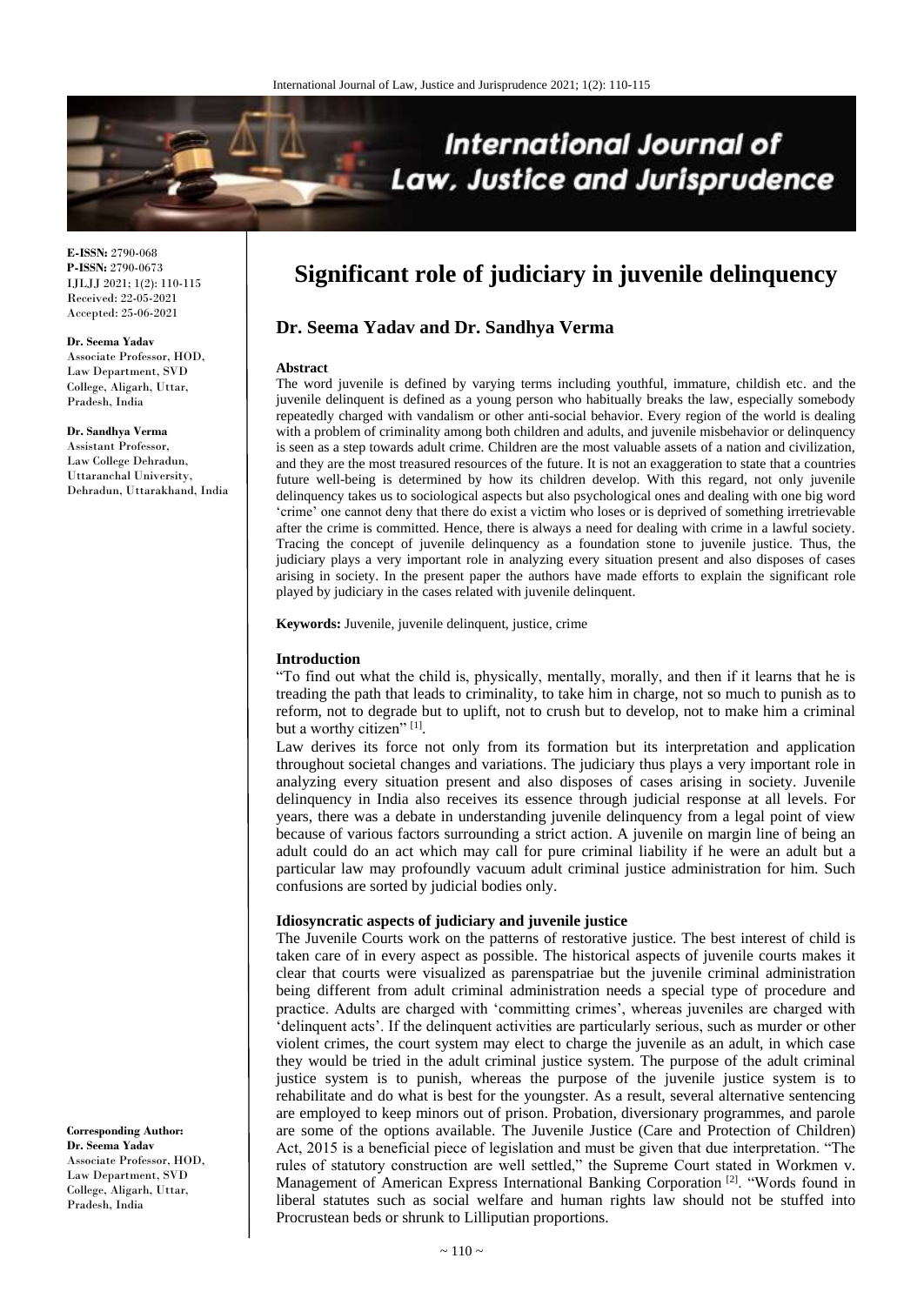The imposture of literal construction must be avoided in construing these laws, and the prodigality of their misapplication must be recognized and reduced," in MSR Leathers v. S. Palaniappan  $[3]$ , the importance of giving a purposeful interpretation to a statute provision was recognized when the Court stated: ".....one of the salutary principles of statute interpretation is to adopt an interpretation that promotes and advances the object sought to be achieved by the legislation, rather than an interpretation that defeats such object." It is to be noted that all the cases relating to juvenile must be set on principles of juvenile justice, individualized and contextualized.

# **Separate hearing for children's cases**

The juvenile courts are exclusively meant for children. These bodies can be distinct in it or be in part with the ordinary courts if provided by law. In India, from Boards to Supreme Court, each level is ascertained with same principles of juvenile justice. In the case of Raghbir v. State of Haryana<sup>[4]</sup> it was held that under Section 27 of the CRPC, 1973 it is an enabling provision and doesn't affect any Children's Acts.

The Juvenile Justice (Care and Protection of Children) Act, 2015 provides for Juvenile Justice Board to exclusively deal with Child in Conflict with Law and Child Welfare Committee to deal with Children in Need of Care and Protection.

## **Child friendly hearings**

The proceedings in juvenile courts are characterized by child friendly and simple environment. Unlike adult courts, where proceedings are purely legal, the juvenile courts tend to inherit a conference like and not so over-powering surrounding. The UNCRC stipulates the right of every child to freely express her or his opinions in all situations affecting her or him, as well as the right for those opinions to be given due weight, in accordance with the child's age and maturity. The child can express her or his opinions without being pressured, and she or he can choose whether or not to exercise her or his right to be heard; the child must not be manipulated or subjected to undue influence/pressure; and it is inextricably linked to the child's "own" perspective: the child has the right to express her or his own opinions, not those of others." The speedy administration of justice can be achieved in an informal setting like this. The informal nature does not mean that the general principles of criminal law will not be taken care of. In India general principles of evidence and burden of proof shall be applied.

## **Protective mechanism**

As compared to criminal courts for adults, in juvenile courts, only those persons who are directly concerned with the case are to be present inside court.

The persons concerned may include the judge, parties, judicial authorities, Probation Officers, parents, police officer etc.

## **Protection against stigma**

The general principles of Juvenile Justice (Care and Protection of Children) Act, 2015 specifically provides that dignity and worth of the child has to be upheld. There shall be right to privacy and thus nothing in the walls of court shall make a child disable to integrate or continue his life in society.

#### **Appeals**

Under Section 101 of the Juvenile Justice (Care and Protection of Children) Act, 2015 the appeals are provided. It simply means that every tier has a responsibility to adjudicate the case on lines of justice but the aggrieved person can also appeal from the decision to higher authority.

## **Non-penal sanctions**

The basic objective of juvenile justice mechanism is to provide rehabilitation to the young offenders. Thus, in such rehabilitative philosophy there is no space for penal sanctions. But, it is not a doctrine for juvenile justice. The difficult decision in this is to decide whether to send the juvenile to parents or special homes. The judicial spectrum seems to be somewhat ambivalent and there have been dynamic changes down the ages from judicial decisions of various courts to even legislative amendments in laws.

## **Age of juvenility**

Courts play a significant role in the progress of the juvenile justice system in India. They are the actual interpreters of the juvenile delinquency laws. At primary stages, the cases of the juvenile delinquency are apportioned by the lower courts or authorities but their judgments had not any kind of mandatory effects on the other courts. Hence, the trends of the judicial approach towards Child in Conflict with Law are reflected by the judgments of HC and Supreme Court is being examined. In G. C. Bhowmick V. The State of West Bengal  $[5]$ , the focal issue which came up for attention before the court was about the relevant date for determination of age of child. The question was whether it was the date when a person was brought before the court or when the offence was committed by him? The petitioner along with 2 other persons was charged under Section 304 and Section 34, IPC, 1860, and under Section 27 of the Arms Act, 1959. The petitioner alleged that he was 17 years and 5 months when the alleged offence was committed. An affidavit was later shown by the father of the petitioner to support this contention. It was held by the court that whether a person is a child or not has to be determined with reference to the date when he is brought before the court.

In Ganga Paharia v. State of Bihar<sup>[6]</sup>, there was a committal of the case and in the meantime the accused had crossed the age of juvenility. The court held that the accused was denied the benefits due to own fault for prolonging the proceedings. In Mehmood Khan v. State <sup>[7]</sup>, the court came up with a view that determination of the age of juvenile delinquent must be done in totality. In this case, two sets of school certificates, two ration cards, voting list and medical reports were produced showing different dates. Court found that the age of offender was not below 16 on a total analysis of circumstances.

In Man Jyoti v. State  $[8]$ , the incident took place on April 23, 1997 and F.I.R. was registered on April 24, 1997 under Section 302 IPC. Much after that an application was filed that the accused was born October 2, 1981 and he is juvenile. The juvenile court did not place any dependence on the given birth certificate. Other material records were considered and he was held not to be a juvenile. In Munshi Khan v. State of Rajasthan<sup>[9]</sup>, the court held that when an application is filed as to the person is juvenile, it depends upon court to enquire upon it and call for records. In Surinder Singh v. State of Uttar Pradesh<sup>[10]</sup>, the Supreme Court held that if no claim is made by accused that he is a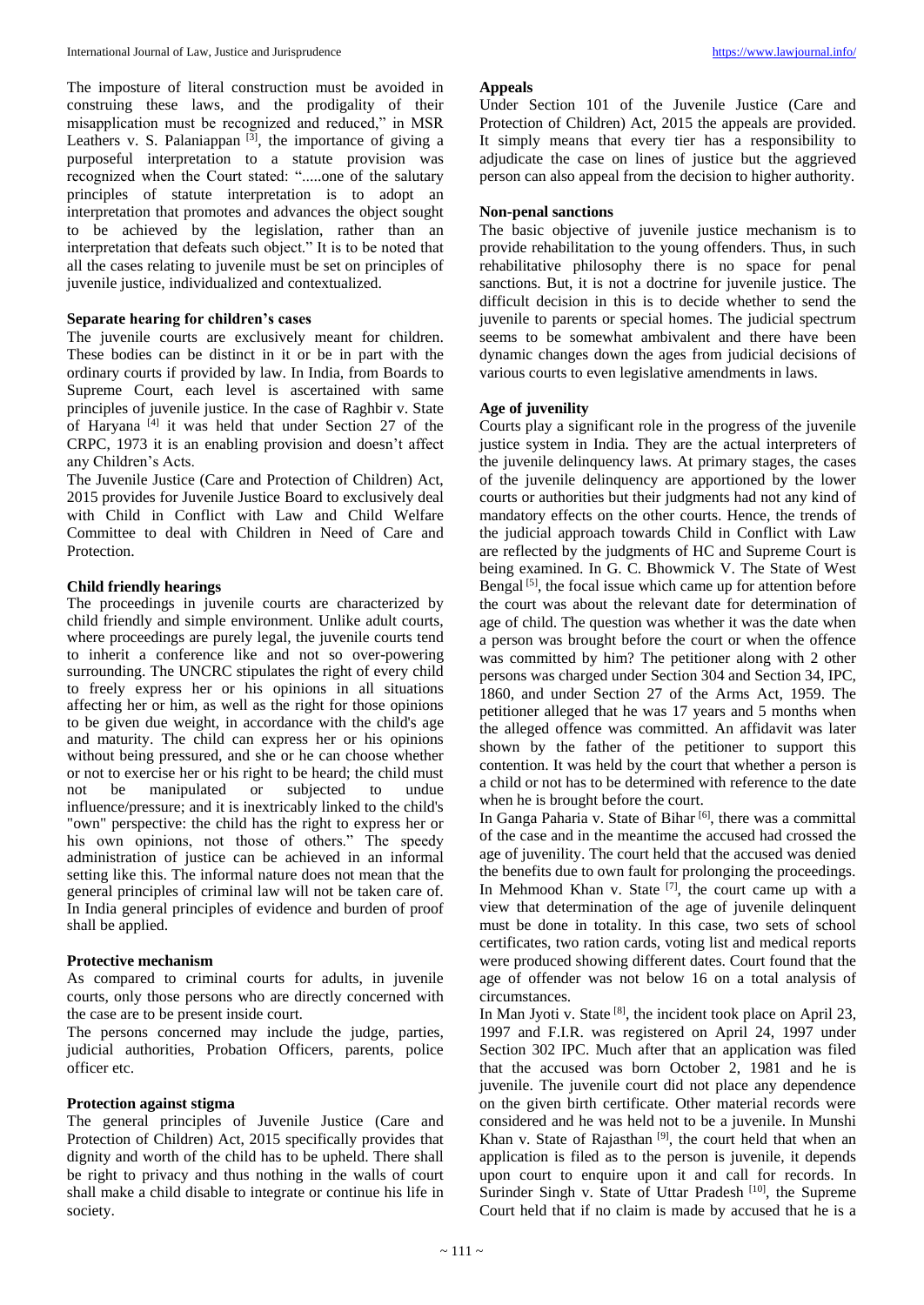child then question of court entertaining a doubt does not arise. In Lal Mohd. v. State [11], the petitioner accused was involved in the offence of kidnapping and murder. He filed an application in the court for treating him as juvenile. The school certificate was suspicious of date of birth and there was no other proof than the plea of father. The court rejected the claim on the basis of medical report.

Pratap Singh v. State of Jharkhand  $[12]$  is a leading case of juvenile justice. In this case two important cases were discussed *viz*., a three-judge Bench decision of Supreme Court in the case of Umesh Chandra v. State of Rajasthan [13], in which it was held that the appropriate date for applicability of the Act relating to age of accused is the date of occurrence of the crime and not the date of trial; and in Arnit Das v. State of Bihar<sup>[14]</sup>, it was held that the crucial date of determining the question whether a person is a juvenile is the date when he is brought before the competent authority. In the case of Pratap Singh's Case, it was therefore held that the 2000 Act would only so apply if person was below 18 years of age on April 1, 2001, on this date the Act came into force and the trial is pending. In the recent case of Satya Deo v. State of Uttar Pradesh<sup>[15]</sup>, the Court noticed that in light of Section 6 of the General Clauses Act read with Section 25 of the 2015 Act, an accused cannot be deprived of his right to be treated as a juvenile when he was less than 18 years of age when the offence was committed, and has fructified under the Juvenile Justice (Care and Protection of Children) Act, 2000, even if the offence was committed prior to the coming in force of the Juvenile Justice (Care and Protection of Children) Act, 2000.

In State v. Ram Singh and another  $[16]$ , the defendant, Mohammad Afroz also known by his alias "Raju" was declared as 17 years and 6 months old on the day of the crime by the Juvenile Justice Board which relied on his birth certificate and school documents. The Juvenile Justice Board rejected a police request for an ossification test for a positive documentation of his age. On January 28, 2013, the Juvenile Justice Board determined that he would not be tried as an adult. A petition was moved by president which sought the prosecution of the minor as an adult owing to the awfully violent nature of his alleged crime was rejected by the Juvenile Justice Board. Later the minor was tried separately in a Juvenile Court. A verdict in the case was scheduled to be announced on July 25, 2013 but was deferred until August 5, 2013 and then deferred again to August 19, 2013. On the 31st, he was convicted of rape and murder under the Juvenile Justice (Care and Protection of Children) Act, 2000 and was given the maximum sentence of 3 years' imprisonment in a reform facility as provided by the Act, it included the 8 months he spent in remand during the trial of the case. The juvenile was released on December 20, 2015 and later certain rehabilitative measures were there. This case was a forming ground for the new Juvenile Justice (Care and Protection of Children) Act, 2015 which dealt more functionally with crime typology and seriousness of a crime even committed by a juvenile.

In Darga Ram v. State of Rajasthan<sup>[17]</sup>, the appellant filed an application saying that he was juvenile during the commission of the offence and he should have the benefit of juvenility. The court ordered medical college authority to conduct a medical examination to determine the age of the person because there was no birth certificate of any document. The appellant was deaf and dumb. Now the

determination of age was to be decided on the basis of medical report and he was declared to be about 30 to 36 years of age. On this basis it was determined that during the occurrence of crime he was around 17 years of age, thus, a juvenile under the Juvenile Justice (Care and Protection of Children) Act, 2000. The Medical Board was not able to give an exact age so under Rule 12(3) (b) of Model Rules, 2007 it was supposed to be shifted on the lower side. In totality of circumstances, the Court was persuaded by the estimation of age as given by Medical Authority. The offence committed by him was heinous but the Court ended up by saying that the fact of him being in jail for 14 years is now a cold step to declare him juvenile under the Act for committing rape of a young girl-child.

There is no possible conclusion as to determination of age based on records available. In Dayachand v. Sahib Singh [19], the court laid down that in the dilemma of admissibility of age mentioned in a school certificate or medical board, the medical report shall be considered. Years later Supreme Court in Sikander Mahto v. Tunna<sup>[19]</sup> coherently observed that where there is a conflict between school certificate and medical board records, the age given in school certificate will be considered valid for the purpose of determining juvenility.

# **Rights against inhumane treatment and trial**

In Vikaram Deo Singh Tomar v. State of Bihar [20], the Court held that to comply with constitutional criteria recognized by well-accepted concept, the State must provide at least the basic conditions preserving human dignity while assigning women and children to these establishments, euphemistically referred to as 'Care Homes'.

The case of Munna v. State of Uttar Pradesh<sup>[21]</sup> presented a heart wrenching situation which dealt with the sexual abuse of children in adult jails. In Sunil Kumar v. State [22], it was observed by the Court that the children home is instituted with a purpose to receive neglected children. They should provide the child not only with accommodation, maintenance and facilities for the progress and growth of his character and ability to give him required training for guarding himself against moral dangers and exploitation.

In Sanatkumarsinha V. State of Bihar [23], it was held that all unnecessary adjournments which will cause delay in the trial should be avoided in order to lead a speedy trial. Further trials where juveniles are involved should be concluded as early as possible but definitely within one year. It can be seen that Juvenile Justice (Care and Protection of Children) Act, 2015 works on the principle of speedy trial too by assigning time slots and trial type for the type of crime committed.

In Sanjay Suri v. Delhi Administration<sup>[24]</sup>, a news report described the ill treatment given to minors in the Tihar Jail in Delhi in the presence of jail staff. The reporter on this issue moved to the Supreme Court seeking the relief on behalf of the child prisoners. The Supreme Court then appointed the District Judge to make an inquiry and report. His report revealed a scandalous state of affairs that the adult prisoners subjected the children to sexual assault. It raised a significant issue and the case needed prompt action. The Court then passed a number of orders based on this report and some juvenile under trial prisoners were ordered to be released immediately. The judgment majorly stressed the need to generate a sense of humanism in jail administration and said that youth shall not be assigned to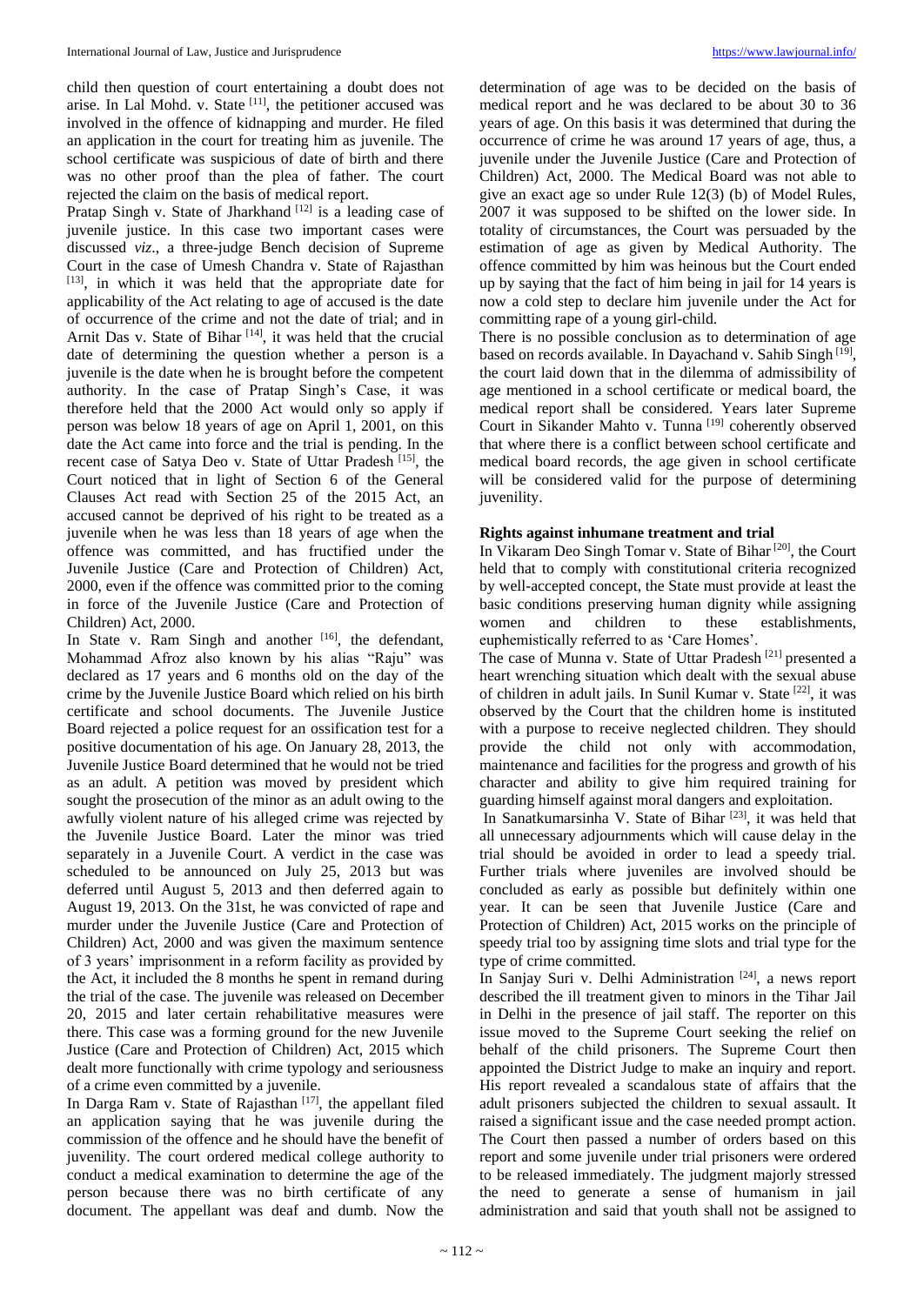same place as regular prisoners and not even their contact. Justice Sarkaria in Kakoo v. State of Andhra Pradesh<sup>[25]</sup>, reducing the sentence on humanitarian consideration for a 13 year old boy who committed rape on a small child of two years, observed that an inordinate long imprisonment term is sure to turn juvenile delinquent into obdurate criminal and laid an emphasis that in case of child offender, current penological trends command a more humanitarian approach. In Khatri v. State of Bihar <sup>[26]</sup>, Justice P. N. Bhagwati emphasized that there shall be right to free legal aid and be defended by a lawyer. The Supreme Court enunciated this right to be availed by poor children who don't have means and methods in a court case.

It is very clear mandate of the Juvenile Justice (Care and Protection of Children) Act s that there shall be no stigmatization and scandalous treatment of children under the Act. In Jameel v. State of Maharashtra [27], the Supreme Court held that the juvenile shall be protected from a stigma because it can cause hurdles in reintegration into the social life. The government has now made it clear that the provision of Section 74 of the Juvenile Justice (Care and Protection of Children) Act, 2015, which prohibits disclosure of identify of children, is also applicable in case of disclosure of identify of a deceased minor [28].

# **Judgments relating to bail in case of juvenile**

In case of Tajuddin v. State of Uttar Pradesh [29], the bail was rejected and revision was filed against rejection of bail. The court found that there is a long list of criminal cases in which the juvenile is involved. He was a hardened criminal and had criminal antecedents which clearly indicate that his release would expose him to moral danger thereby defeating the ends of justice. So the bail was rightly rejected in this case.

In Rahul Mishra v. State of Madhya Pradesh [30], the expression "ends of justice" was under discussion purview of the Court. This simply means that avoiding any situation that might abscond the jurisdiction and interfere with the criminal justice mechanism.

In Bholu v. State of Rajasthan<sup>[31]</sup>, the revision petition was filed against the order of learned Sessions Judge, Alwar. The High Court while dealing with the submissions instated that the juvenile be released on bail if father of juvenile submits a bond of Rs. 25000.

In Bittu v. State <sup>[31]</sup>, the question arose that whether bail can be refused to the juvenile who has been taken in custody in case of rape? The court held that bail can be rejected on the three grounds mentioned under the Act and if the Court is satisfied that this would not meet the ends of justice it can be dismissed.

The Section 12 of Juvenile Justice (Care and Protection of Children) Act, 2015 enumerates that the bail can declined on the ground that it would defeat the ends of justice and also if it put him in moral, physical or psychological danger. In recent case of Vishvas v. State of Punjab [32], the Punjab & Haryana High Court held that a juvenile has to be released on bail mandatorily unless and until exceptions carved out in proviso to Section 12 (1) of Juvenile Justice (Care and Protection of Children) Act, 2015 itself are made out. In Sachin v. State of Rajasthan<sup>[33]</sup>, there was an inquiry done in relation to the age of offender who was accused under Section 8/15 of the NDPS Act. The application of bail was rejected on the grounds that the juvenile might come in association with people who can spoil him.

# **Rehabilitation and social re-integration**

In Changua alias Dabasis Das v. State of Orissa<sup>[34]</sup>, the Court held that the main objective behind the Juvenile Justice Act is to adjust his behaviour to the approved, moral and legal ways of the society and therefore rehabilitation and social reintegration of the child or juvenile offender is very much essential. But while dealing with the children all the authorities must take speedy action. Any action at the end likely to affect a child would be detrimental to the Republic since the child of today is the future of Republic.

In Vishal Jeet v. Union of India<sup>[35]</sup>, the Supreme Court issued several directions to the State and Central Govtt. These were issued for eradication of child prostitution in various parts of the country and that for providing adequate and rehabilitative homes which are to be well managed by a qualified trained senior workers, psychiatrist and doctors.

In the recent case Lallu v. State of Bihar [36], the Patna High Court beautifully observed the the chronology of juvenile justice philosophy. Dealing with an appeal from the Children's Court under this Act of 2015, Court observed that earlier there was a doctrine of parens patriae which meant that the State shall become the protector and care taker of every neglected, mentally or physically disabled child in order to provide him a living and purpose in life. Slowly and gradually the shift was made from this doctrine to rights approach that respects constitutional and procedural laws. Accordingly, the Juvenile Justice Act, 2015 was aimed to rehabilitate and reintegrate the juveniles keeping in account the child's age and constructively serving the society.

# **The crime typology challenge**

After the occurrence of infamous *Nirbhaya Gang Rape Case*, there was huge hue and cry in the country. The Committee on Amendments to Criminal Laws was headed by Justice J.S. Verma. It was constituted to examine the deficiencies in the existing criminal law regime governing sexual assault against women. The Committee although rejected the thought of lowering down the age of juvenile to 16 years which was popularly called for after the Nirbhaya Case due to grave crime committed by one of the accused who was also a juvenile at that time. Although, the govt. decided to repeal the Juvenile Justice (Care and Protection of Children) Act, 2000 and enacted the Juvenile Justice (Care and Protection of Children) Act, 2015 with more efficacy towards crime typology; thereby setting out twin objective of deterrence for juveniles along with protecting rights of victims. It mandated that juvenile can be tried as adult in case of heinous crimes. It divides the crimes into three different categories *viz*., petty offence, serious offences and heinous offences. 'Petty offences' are defined under Section 2(45) of Juvenile Justice (Care and Protection of Children) Act, 2015 to mean offences for which the maximum punishment provided under any law including the IPC, is imprisonment up to 3 years. 'Serious offences' are those which have punishment under any law as imprisonment between 3 to 7 years. 'Heinous offences' are defined to mean offences for which the minimum punishment under any law is imprisonment for 7 years or more. One of the foremost changes was regarding juveniles that aged between 16 - 18 years.

As far as the heinous offences are concerned, it is provided that if the child is below 16 years then the procedure prescribed for serious offences is to be followed; but if the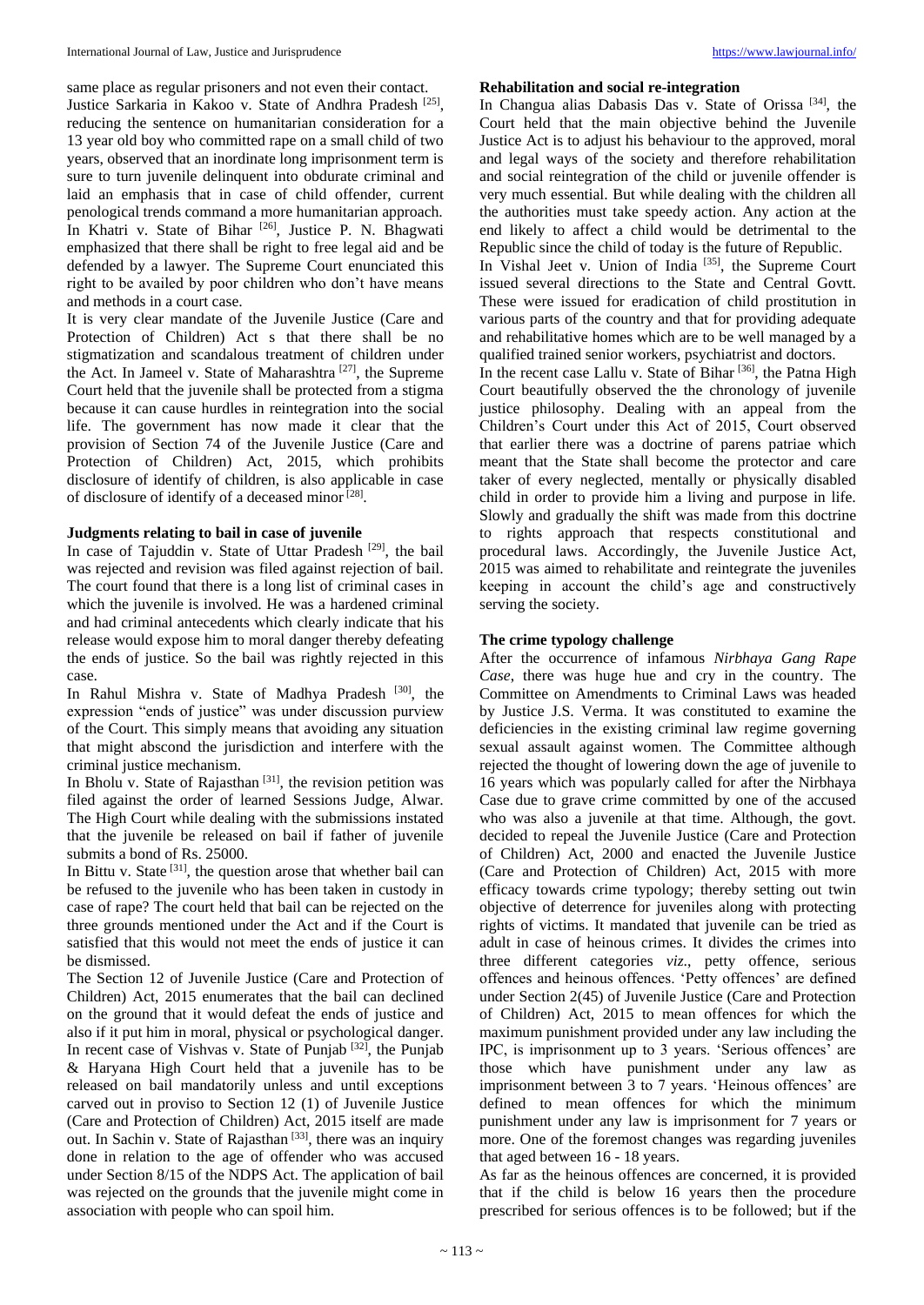child is above 16 years then assessment in terms of Section 15 has to be made, which reads that, the Board shall conduct a preliminary assessment with regard to his mental and physical capacity to commit such offence, ability to understand the consequences of the offence and the circumstances in which he allegedly committed the offence, and may pass an order in accordance with the provisions of Section 18 (3) in which he can be ordered to be tried as an

adult. The Board may take the assistance of experienced psychologists/ social workers and any other experts.

There were so many controversies followed by the Section 15 of this new Act. A bench headed by the then Chief Justice of India T. S. Thakur questioned the locus of the petitioner, Tehaseen Poonawala who filed a PIL against the new law and said that it may be challenged by somebody who is convicted or affected by the new legislation, so the locus of petitioner was in question and not maintainable.

In Central Bureau of Investigation v. Swapan Roy [37], the judgment of Calcutta High Court had earlier observed that there is no doubt the instant case had a grave consequence in which nine people died. The main dilemma here is how to assess the juvenility and culpability of the juvenile. In such cases he may have been used as a 'pawn' due to his age. The observation was made in this regard that in case of borderline juvenile delinquents, who are caught up in situations like these due to poverty and insufficient social empowerment and at the behest of malevolent external forces, the Juvenile Justice (Care and Protection of Children) Act, 2015 shall become a balm of justice for them. Hence in this case the person was declared as a Child in Conflict with Law. Then CBI approached Supreme Court because the Calcutta HC did not interfere with the age related issue of juvenile. Mr. Rohtagi drew the attention of the Court towards the increasing number of heinous crimes being committed by juveniles in the 'nation'. The gathering in the village was brutally attacked by lethal weapons from the accused people and one of them was this respondent. The age of juvenile, as the learned counsel Mehta and Rohtagi pointed out was now a controversial topic, and such a grave and inhuman act performed in the veil of juvenility which was supposedly borderline.

The Supreme Court in a Public Interest Litigation decided on March 28, 2014, in Subramanian Swamy and others v. Raju [38], denied to read down the provisions of Juvenile Justice (Care and Protection of Children) Act, 2000, in order to account for the mental and intellectual competency of a juvenile and refused to obstruct with the age of a juvenile accused in cases where juveniles were found guilty of heinous crimes. It was held by that the provisions of the Act are in acquiescence to the constitutional directives and international instruments. The Court further added that the arrangement of juveniles as a special class is standing the test of Art.14 of the Constitution of India. The baton was passed on to the Parliament to finish the relay race and thereafter the Juvenile Justice (Care and Protection of Children) Act, 2000 was repealed.

In Gaurav Kumar v. State of Haryana<sup>[39]</sup>, the special leave petition was preferred under Art. 136 of the Constitution of India. The legal defensibility of the order by High Court was in question and petitioner claimed he was 17 years of age during occurrence of the act. The FIR in this case said that the deceased was liable to pay some amount to accused but he did not, then the accused went with kicks, lathis etc to the deceased's house. Thereafter the deceased was moved to a

hospital, then gave dying declaration and was ended up to death. The Court said that the present Act be re-looked, rescrutinized and re-visited.

Shilpa Mittal v. State of NCT Delhi<sup>[40]</sup> is the recent case which dealt with the ambiguity created by word 'minimum' in Section 2 (33) of the Juvenile Justice (Care and Protection of Children) Act, 2015 which says that "heinous offences" includes the offences for which the minimum punishment under the IPC, 1860 or any other law for the time being in force is imprisonment for seven years or more. The factual background is that a juvenile was alleged to have committed an offence punishable under Section 304 of the IPC, 1860 which offence is punishable with a maximum punishment of imprisonment for life or up to 10 years and fine in the first part and imprisonment up to 10 years or fine, or both in the second part. No minimum sentence is prescribed. It was contended by appellant that the nonincluded category would create an absurdity in the application of the Act. The appellant also contended that the word 'includes' in the definition of heinous crime would mean that it can include those things that are not actually mentioned in the provision. The counsel to the respondent clearly denied this contention and said that the appellant is in no position to rewrite a law. It cannot be deciphered only because there are some non-included categories. The Court held that the Court is in no position to alter or defy with the law and that has to be addressed by the Parliament only. So, the appeal was dismissed.

In the backdrop of this case, there was a meeting attended by the Law Minister, Ravi Shankar Prasad; Women and Child Development Minister, SmritiIrani; External Affairs Minister, Jaishankar; Health Minister, Harshvardhan and Food Processing Minister, Harsimrat Singh Badal. The meeting discussed about heinous crimes segregation from pre-meditated with crime conveed by fit and anger. Considering the amount of workload and pending cases before courts, the Govt. decided to let District Magistrate on the Board of Juvenile Justice Board. The Juvenile Justice (Care and Protection Amendment Bill, 2021 was then formulated which said that such fourth category will be included in serious crimes.

# **Police and juvenile delinquency**

The police has a very significant and sensitive role to play in the juvenile justice system. It demands an entirely different approach as compared to adult criminals. As we have already seen Section 107 of Juvenile Justice (Care and Protection of Children) Act, 2015 provides for a Special Juvenile Police Unit (Section 2(w) Juvenile Justice (Care and Protection of Children) Act, 2015) that is specifically trained and instructed to perform their functions well; there is also atleast one Child Welfare Officer designated in every police station to coordinate with the police in cases of juvenile delinquency.

In the landmark case of Sampurna Behrua v. Union of India [47], Supreme Court ordered "the Home Departments and the Director Generals of Police of the states/Union Territories to ensure that Special Juvenile Police Unit comprising of all police officers designated as Child Welfare Officer be created in every district and city to coordinate and to upgrade the police treatment to juveniles and the children as provided in Section 63(3) of Juvenile Justice (Care and Protection of Children) Act."

In Yusuf Abdul Aziz v. State of Bombay [42], a constitutional